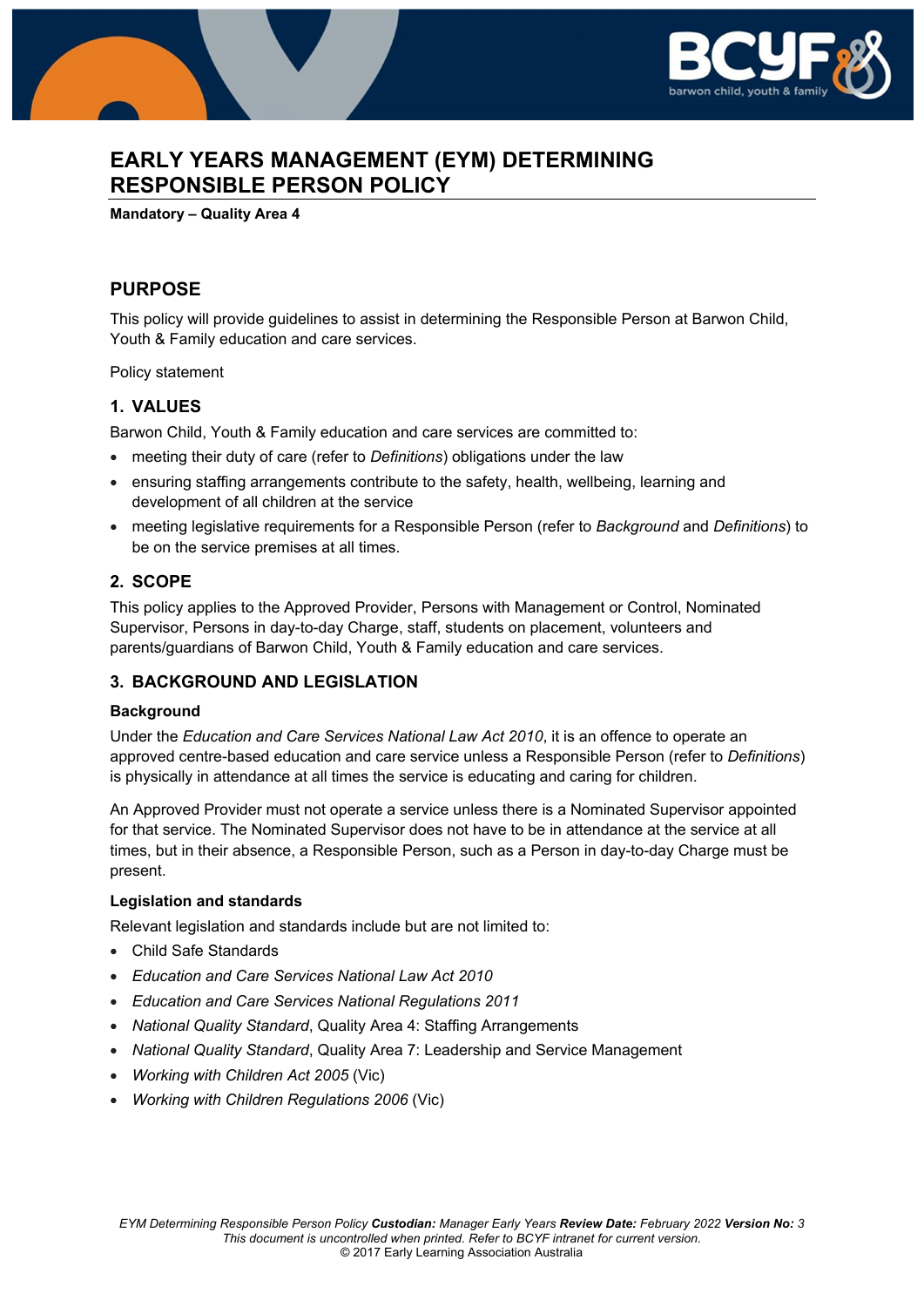## **4. DEFINITIONS**

The terms defined in this section relate specifically to this policy. For commonly used terms e.g. Approved Provider, Responsible Person, National Law, National Regulations, Regulatory Authority etc. refer to the *General Definitions* section of this manual.

**Duty of care:** A common law concept that refers to the responsibilities of organisations to provide people with an adequate level of protection against harm and all reasonable foreseeable risk of injury.

**Person in day-to-day Charge:** A person who is placed in day-to-day charge of an education and care service by an Approved Provider or a Nominated Supervisor; and who has consented to the placement in writing (Regulation 117A).

**Person with Management or Control:** Where the Approved Provider of a service is an eligible association, each member of the association's executive committee is a Person with Management or Control and has the responsibility, alone or with others, for managing the delivery of the education and care service (National Law: Definitions (b)).

**Responsible Person:** Centre-based services must have a Responsible Person present at all times that the service is delivering education and care. The responsible person is the Person in day-to-day Charge at the service and can be one of the following:

- the Approved Provider, if the Approved Provider is an individual, or in any other case, a Person with Management or Control (refer to *Definitions*) of an education and care service operated by the Approved Provider
- the Nominated Supervisor of the service
- a Person placed in day-to-day Charge of the service. (National Law, Section 162)

**Nominated Supervisor:** A person who has been nominated by the Approved Provider of the service under Part 3 of the Act and who has consented to that nomination in writing can be the Nominated Supervisor. All services must have a Nominated Supervisor(s) with responsibility for the service in accordance with the National Regulations (Section 5 and 161).

### **5. SOURCES AND RELATED POLICIES**

### **Sources**

- Australian Children's Education and Care Quality Authority (ACECQA), Information Sheets: www.acecqa.gov.au
- *Guide to the Education and Care Services National Law and the Education and Care Services National Regulations 2011*: www.acecqa.gov.au
- *Guide to the National Quality Framework*: www.acecqa.gov.au

### **Service policies**

- *Child Safe Environment Policy*
- *Code of Conduct Policy*
- *Participation of Volunteers and Students Policy*
- *Privacy and Confidentiality Policy*
- *Staffing Policy*
- *Supervision of Children Policy*

## **PROCEDURES**

### **The Approved Provider and Persons with Management or Control are responsible for:**

 ensuring there is a Responsible Person on the premises at all times the service is delivering education and care programs for children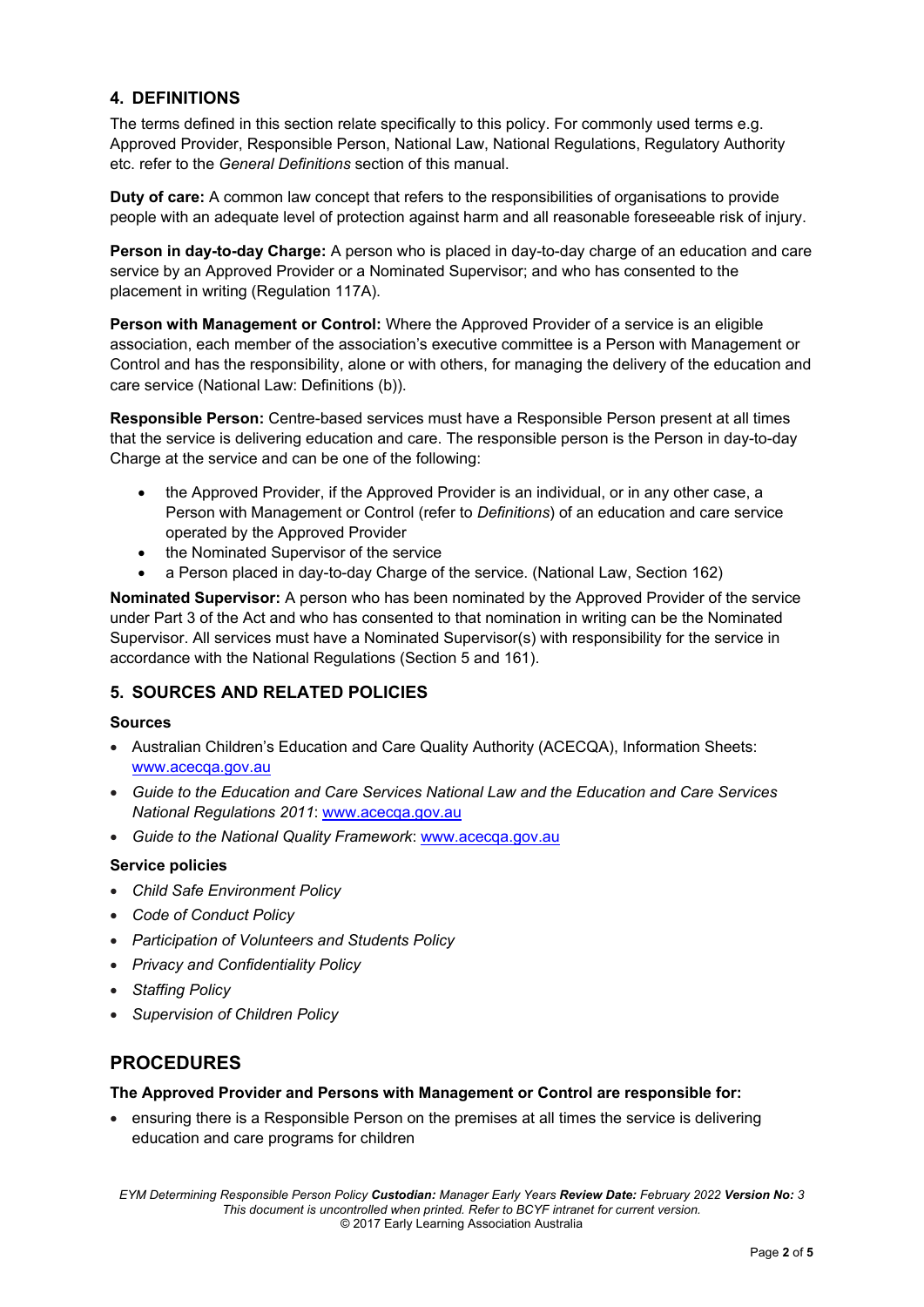- nominating sufficient Nominated Supervisors to meet legislative requirements for a Responsible Person at the service at all times, including during periods of leave or illness
- ensuring that a person nominated as a Nominated Supervisor or a Person in day-to-day Charge:
	- $-$  is at least 18 years of age
	- has adequate knowledge and understanding of the provision of education and care to children
	- $-$  has the ability to effectively supervise and manage an education and care service
	- has not been subject to any decision under the National Law, or any other children's services or education law, to refuse, refuse to renew, suspect, or cancel a licence, approval, registration, certification or other authorisation granted to the person
	- has a history of compliance with the National Law and other relevant laws (Regulations 117C and 117B)
- ensuring that the name and position of the Responsible Person in charge of the service is displayed and easily visible from the main entrance of the service<sup>1</sup> (National Law: Section 172)
- ensuring that the service does not operate without a Nominated Supervisor(s), and that the Nominated Supervisor(s) has given written consent to be in the role
- ensuring that the name of the Nominated Supervisor is displayed prominently at the service
- ensuring that information about the Nominated Supervisor, including name, address, date of birth, evidence of qualifications, approved training, a Working with Children Check or teaching registration, and other documentary evidence of fitness to be a Nominated Supervisor (refer to *Staffing Policy*) is kept on the staff record (Regulation 146)
- notifying the Regulatory Authority if:
	- $-$  there is a change to the name or contact details of the Nominated Supervisor (Section 56, Regulation 35)
	- $-$  the Nominated Supervisor is no longer employed or engaged by the service
	- $-$  has been removed from the role
	- $-$  the Nominated Supervisor withdraws their consent to the nomination
	- if a Nominated Supervisor or person in day-to-day charge has their Working with Children Check or teacher registration suspended or cancelled, or if they are subject to any disciplinary proceedings under the law
	- $-$  there is any other matter or incident which affects the ability of the Nominated Supervisor to meet minimum requirements and re-assessing the Nominated Supervisor's suitability for the role
- ensuring that, when the Nominated Supervisor is absent from the premises, an alternative Responsible Person is on site
- ensuring that the Nominated Supervisor and Person in day-to-day Charge have a sound understanding of the role of Responsible Person
- ensuring that the staff record includes the name of the Responsible Person at the centre-based service for each time that children are being educated and cared for by the service (Regulation 150)
- ensuring that the Nominated Supervisors and Person in day-to-day Charge have successfully completed child protection training (see *Child Safe Environment Policy)*
- developing rosters in accordance with the availability of Responsible Persons, hours of operations and the attendance patterns of children.

### **The Nominated Supervisor is responsible for:**

 $\overline{a}$ 

providing written consent to accept the role of Nominated Supervisor

*EYM Determining Responsible Person Policy Custodian: Manager Early Years Review Date: February 2022 Version No: 3 This document is uncontrolled when printed. Refer to BCYF intranet for current version.*  © 2017 Early Learning Association Australia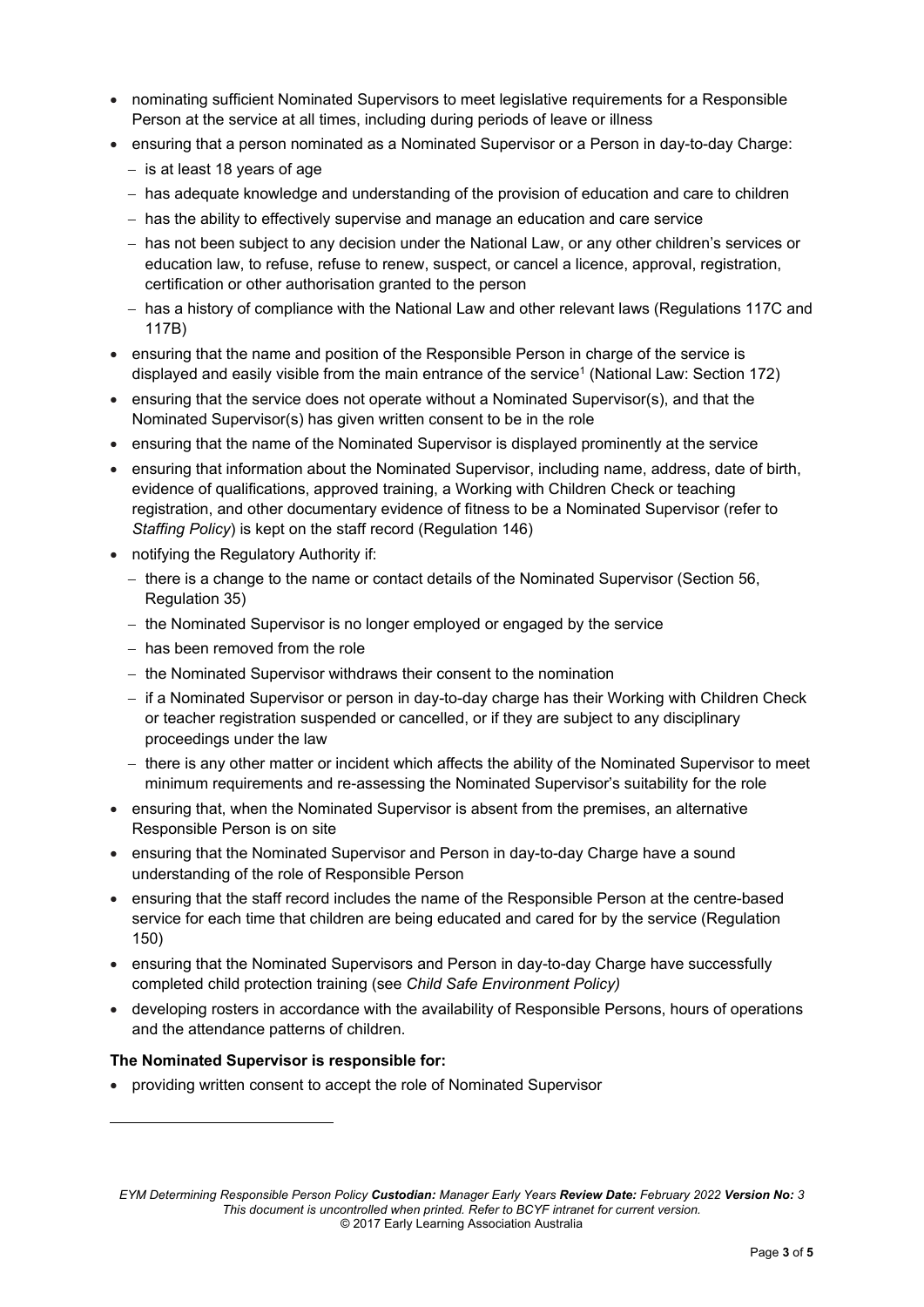- ensuring they have a sound understanding of the role of Responsible Person (refer to *Definitions*)
- ensuring that, in their absence from the service premises, a Responsible Person is present
- ensuring that a Person in day-to-day Charge:
	- $-$  is at least 18 years of age
	- $h$  has adequate knowledge and understanding of the provision of education and care to children,
	- $-$  has the ability to effectively supervise and manage an education and care service
	- has not been subject to any decision under the National Law, or any other children's services or education law, to refuse, refuse to renew, suspect, or cancel a licence, approval, registration, certification or other authorisation granted to the person
	- has a history of compliance with the National Law and other relevant laws (Regulation 117B)
- ensuring that an educator gives written consent to being a Person in day-to-day Charge
- ensuring that the name and position of the Responsible Person in charge of the service is displayed and easily visible from the main entrance of the service
- supporting the Approved Provider to develop rosters in accordance with the availability of Responsible Persons, hours of operations and the attendance patterns of children
- notifying the Approved Provider and the Regulatory Authority within 7 days of any changes to their personal situation, including a change in mailing address, circumstances that affect their status as fit and proper, such as the suspension or cancellation of a Working with Children Check or teacher registration, or if they are subject to disciplinary proceedings.

### **Other staff are responsible for:**

- meeting the qualifications, experience and other requirements if they wish to be nominated as a Person in day-to day Charge
- providing written consent to be the Person in day-to-day Charge
- ensuring they have a sound understanding of the role of Responsible Person.

### **Parents/guardians are responsible for:**

- reading and understanding this policy
- being aware of the Responsible Person at the service on a daily basis.

### **Volunteers and students, while at the service, are responsible for following this policy and its procedures.**

## **EVALUATION**

In order to assess whether the values and purposes of the policy have been achieved, the Approved Provider will:

- regularly seek feedback from everyone affected by the policy regarding its effectiveness
- monitor the implementation, compliance, complaints and incidents in relation to this policy
- keep the policy up to date with current legislation, research, policy and best practice
- revise the policy and procedures as part of the service's policy review cycle, or as required
- notify parents/guardians at least 14 days before making any changes to this policy or its procedures unless a lesser period is necessary because of a risk.

# **ATTACHMENTS**

Nil